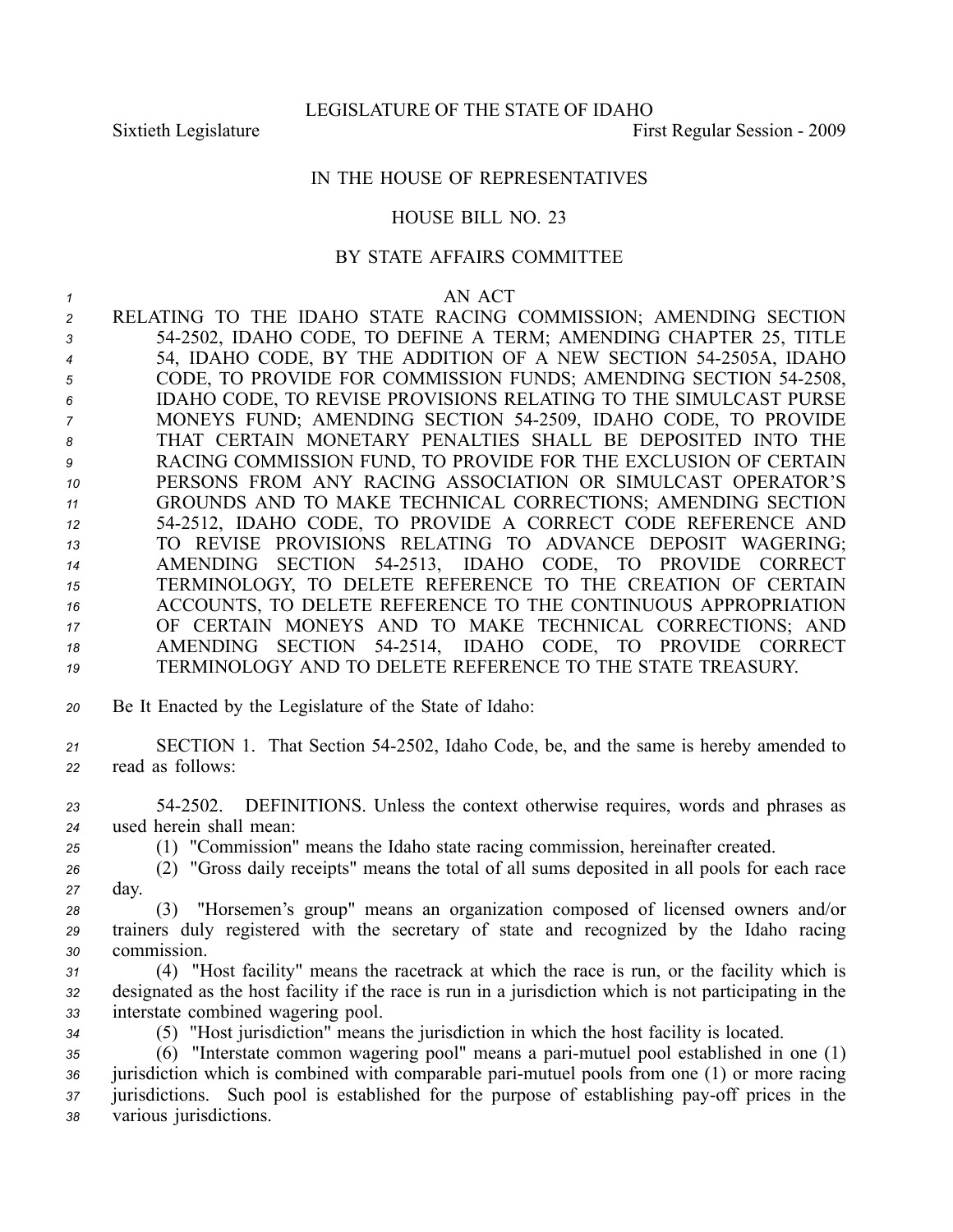(7) "Parimutuel" means any system whereby wagers with respec<sup>t</sup> to the outcome of <sup>a</sup> race are placed with, or in, <sup>a</sup> wagering pool conducted by <sup>a</sup> person licensed or otherwise permitted to do so under state law, and in which the participants are wagering with each other and not against the operator.

*<sup>5</sup>* (8) "Persons" means and includes individuals, firms, corporations and associations.

*<sup>6</sup>* (9) "Pool" means the total sum of all moneys wagered in each race for each type of bet. *<sup>7</sup>* Types of bets include win, place, show, quinella, daily double, exacta, trifecta, etc., and such *<sup>8</sup>* other types as are approved by the commission from time to time.

*<sup>9</sup>* (10) "Public school income fund" means the fund in the state treasury created pursuan<sup>t</sup> to *10* the provisions of section 33-903, Idaho Code.

 (11) "Race meet" means and includes any exhibition of thoroughbred, purebred, and/or registered horse racing, mule racing or dog racing, where the parimutuel system of wagering is used. Singular includes the plural and plural includes the singular; and words importing one gender shall be regarded as including all other genders.

*<sup>15</sup>* (112) "Racing jurisdiction" or "jurisdiction" means <sup>a</sup> governmental jurisdiction *<sup>16</sup>* responsible for the regulation of parimutuel racing in that jurisdiction.

*<sup>17</sup>* (123) "Simulcast" means the telecast or other transmission of live audio and visual signals *<sup>18</sup>* of <sup>a</sup> race, transmitted from <sup>a</sup> sending track to <sup>a</sup> receiving location, for the purpose of wagering *<sup>19</sup>* conducted on the race at the receiving location.

*<sup>20</sup>* SECTION 2. That Chapter 25, Title 54, Idaho Code, be, and the same is hereby amended 21 by the addition thereto of a NEW SECTION, to be known and designated as Section 54-2505A, *<sup>22</sup>* Idaho Code, and to read as follows:

*<sup>23</sup>* 542505A. COMMISSION FUNDS. (1) The following funds are hereby created in the *<sup>24</sup>* state treasury:

*<sup>25</sup>* (a) The racing commission fund. Moneys in the racing commission fund shall consist of *<sup>26</sup>* moneys deposited in the fund pursuan<sup>t</sup> to this chapter.

*<sup>27</sup>* (b) The simulcast purse moneys fund. The simulcast purse moneys fund shall consist of *<sup>28</sup>* all simulcast purse moneys that are accrued by the commission as required by horsemen's *<sup>29</sup>* agreements or are otherwise deposited in the fund pursuan<sup>t</sup> to this chapter.

*<sup>30</sup>* (c) The advance deposit wagering fund. Moneys in the advance deposit wagering fund *<sup>31</sup>* shall consist of all moneys deposited in the fund pursuan<sup>t</sup> to this chapter.

*<sup>32</sup>* (d) The track operating fund. Moneys in the track operating fund shall consist of all *<sup>33</sup>* moneys deposited in the fund pursuan<sup>t</sup> to this chapter.

*<sup>34</sup>* (e) The equine education fund. Moneys in the equine education fund shall consist of all *<sup>35</sup>* moneys deposited in the fund pursuan<sup>t</sup> to this chapter.

- *<sup>36</sup>* (f) The parimutuel distribution fund. Moneys in the parimutuel distribution fund shall *<sup>37</sup>* consist of all moneys deposited in the fund pursuan<sup>t</sup> to this chapter. The parimutuel 38 distribution fund shall contain the following sub-funds:
- 

*<sup>39</sup>* (i) The track distribution fund. Moneys in the track distribution fund shall *<sup>40</sup>* consist of moneys deposited in the fund pursuan<sup>t</sup> to this chapter.

*<sup>41</sup>* (ii) The breed distribution fund. Moneys in the breed distribution fund shall *<sup>42</sup>* consist of moneys deposited in the fund pursuan<sup>t</sup> to this chapter.

*<sup>43</sup>* (iii) The Idaho horse breeders' and owners' award fund. Moneys in the Idaho *<sup>44</sup>* horse breeders' and owners' award fund shall consist of moneys deposited in the *<sup>45</sup>* fund pursuan<sup>t</sup> to this chapter.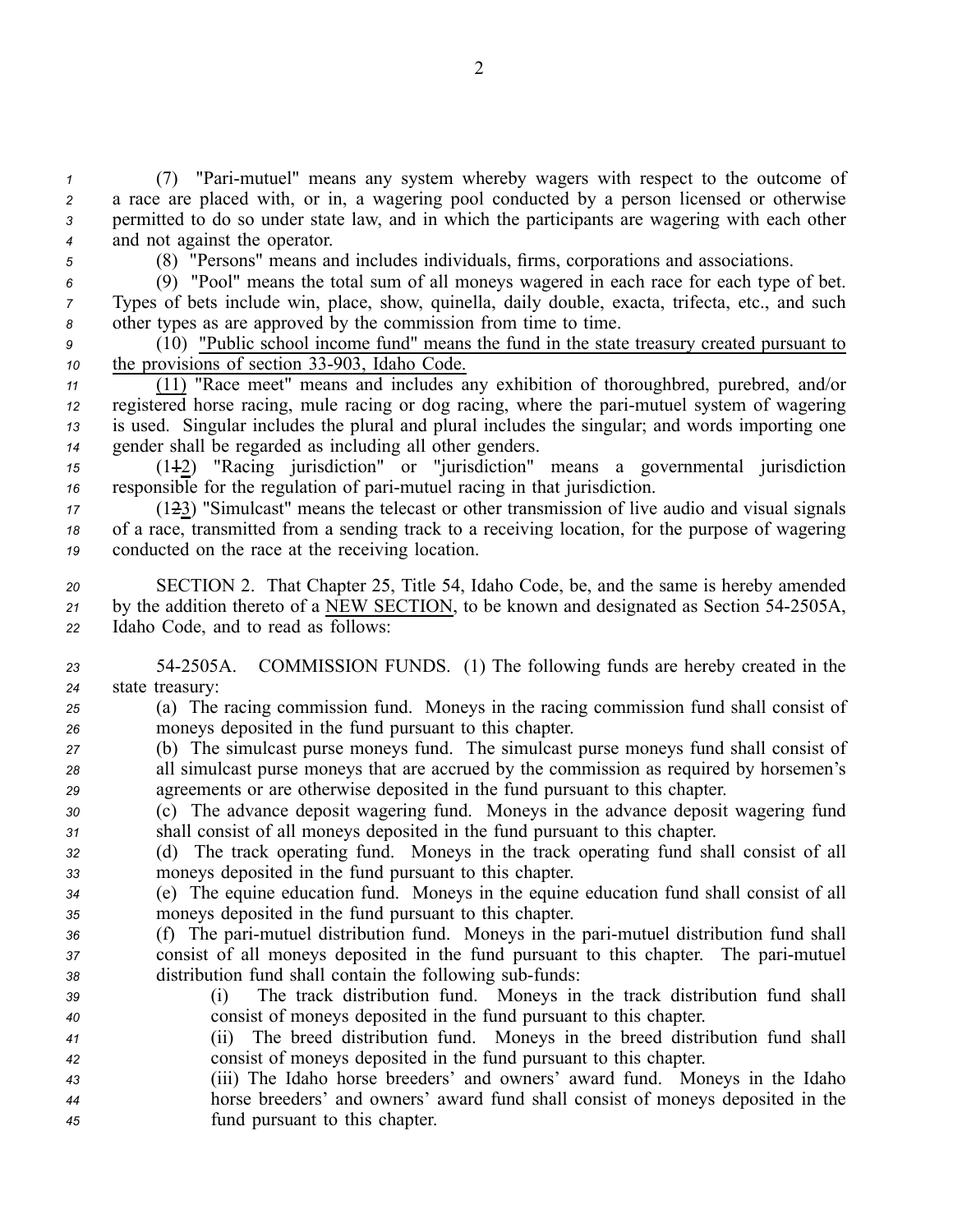*<sup>1</sup>* (g) Track purse enhancement fund. Moneys in the track purse enhancement fund shall *<sup>2</sup>* consist of moneys deposited in the fund pursuan<sup>t</sup> to this chapter.

- *<sup>3</sup>* (2) Moneys in the funds created by this section are hereby perpetually appropriated to the *<sup>4</sup>* Idaho state racing commission.
- *<sup>5</sup>* (3) The state treasurer shall invest idle moneys in the funds created by this section and *<sup>6</sup>* any interest received on those investments shall be returned to the respective fund.
- *<sup>7</sup>* (4) The commission shall distribute moneys in the funds created by this section in *<sup>8</sup>* accordance with the provisions of this chapter and the rules of the commission.
- *<sup>9</sup>* SECTION 3. That Section 542508, Idaho Code, be, and the same is hereby amended to *<sup>10</sup>* read as follows:

 542508. LICENSE – APPLICATION THEREFOR – TYPE AND NUMBER OF RACES – FEE PER DAY – REFUND – CANCELLATION – HEARING – SIMULCAST PURSE MONEYS FUND. (1) It shall be unlawful for any person to hold any race meet in this state without having first obtained and having in force and effect <sup>a</sup> license issued by the commission as in this chapter provided. Every person making application for <sup>a</sup> license to hold <sup>a</sup> race meet, under the provisions of this chapter, shall file an application with the commission which shall set forth the time, place and number of days such will continue, an agreemen<sup>t</sup> with <sup>a</sup> horsemen's group as the term "horsemen's group" is defined in section 542502, Idaho Code, and such other information as the commission may require. The agreemen<sup>t</sup> shall be reached voluntarily or pursuan<sup>t</sup> to binding arbitration in conformance with chapter 9, title 7, Idaho Code, and shall address, but not be limited to, number of live race days and percentage of the live race and simulcast handle that is dedicated to the live horse race purse structure. In addition, the agreemen<sup>t</sup> shall provide that all simulcast purse moneys that are accrued as required by the horsemen's agreement be held in the simulcast purse moneys fund. ereated pursuan<sup>t</sup> to the provisions of this section. Race days agreed upon shall be submitted to the Idaho racing commission for its approval.

 (2) No person who has been convicted of any crime involving moral turpitude shall be issued <sup>a</sup> license of any kind, nor shall any license be issued to any person who has violated the terms or provisions of this chapter, or any of the rules of the commission, or who has failed to pay any of the fees, taxes or moneys required under the provisions of this chapter.

*<sup>31</sup>* (3) All applications to hold race meets shall be submitted to the commission which shall *<sup>32</sup>* act upon such applications within thirty (30) days. The commission shall be the sole judge of *<sup>33</sup>* whether or not the race meet shall be licensed and the number of days the meet shall continue.

 (4) The license issued shall specify the kind and character of the race meets to be held, the number of days the race meet shall continue and the number of races per day. For those licensees or facilities that have had <sup>a</sup> total race handle from both live races and simulcast races exceeding five million dollars (\$5,000,000) during the last calendar year in operation, the number of races per day shall not be less than eight (8) and the number of days of racing shall not be less than fortysix (46). For those licensees or facilities that have had <sup>a</sup> total race handle from both live races and simulcast races of five million dollars (\$5,000,000) or less during the last calendar year in operation, the number of races per day shall not be less than six (6) and the number of days of racing shall not be less than two (2). The licensee shall pay 43 in advance of the scheduled race meet to the state treasurer a fee of not less than twenty-five dollars (\$25.00) for each day of racing, which fees shall be placed in the public school income fund of the state of Idaho. Provided, that if unforeseen obstacles arise, which preven<sup>t</sup> the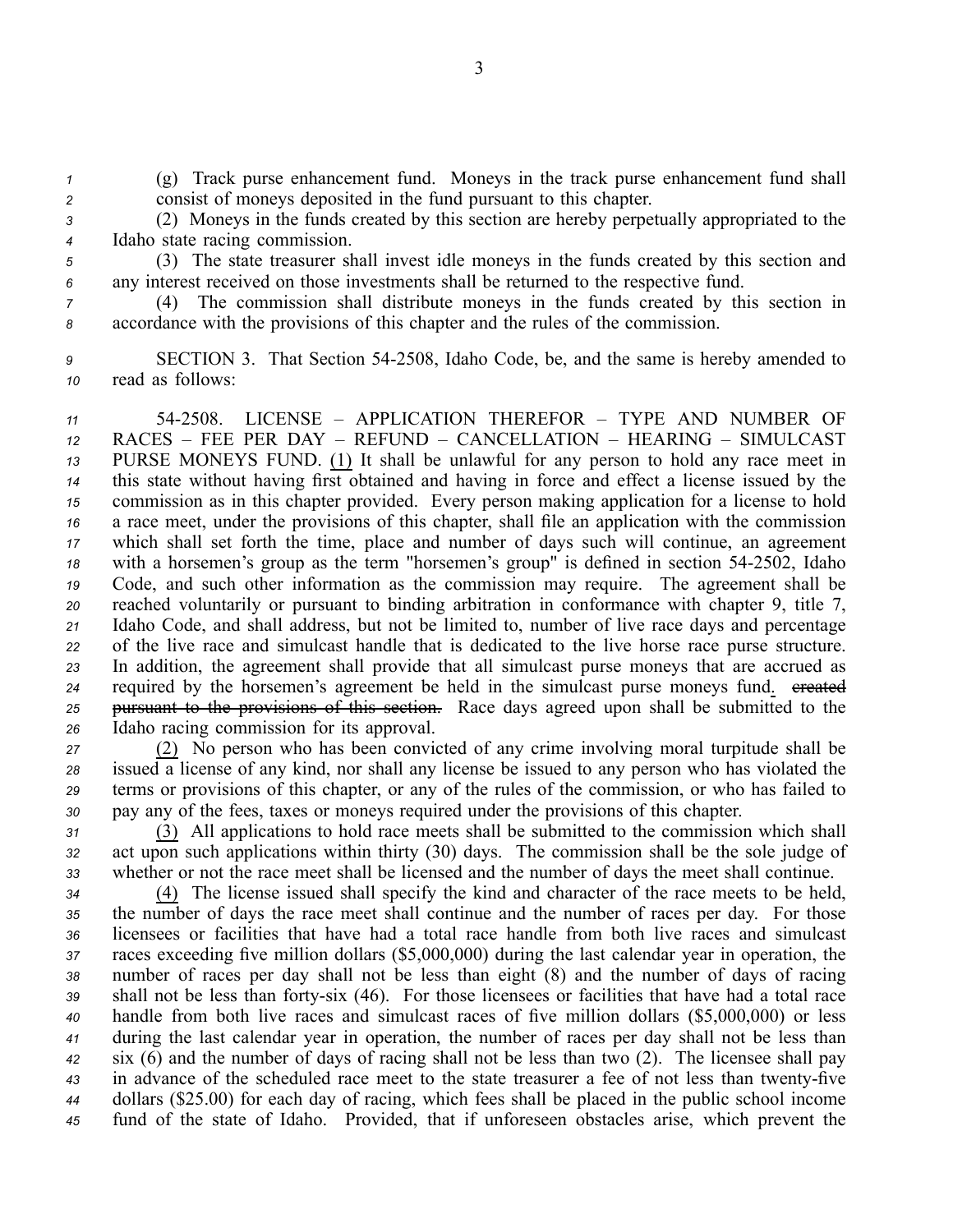holding, or completion of any race meet, the license fee held may be refunded the licensee, if the commission deems the reason for failure to hold or complete the race meet sufficient. Any unexpired license held by any person who violates any of the provisions of this chapter, pursuan<sup>t</sup> thereto, or who fails to pay to the commission any and all sums required under the provisions of this chapter, shall be subject to cancellation and revocation by the commission. Such cancellation shall be made only after <sup>a</sup> summary hearing before the commission, of which three (3) days' notice in writing shall be given the licensee, specifying the grounds for the proposed cancellation, and at which hearing the licensee shall be given an opportunity to be heard in opposition to the proposed cancellation.

 (5) The simulcast purse moneys fund is hereby created in the state treasury. Moneys in the fund shall consist of all simulcast purse moneys that are accrued as required by horsemen's agreements. Moneys in the fund are hereby perpetually appropriated to the Idaho state racing commission for distribution pursuan<sup>t</sup> to the provisions of horsemen's agreements and rules of the commission. The commission is authorized to promulgate rules providing for the receipt, 15 deposit, withdrawal and distribution of such moneys in the simulcast purse moneys fund. The state treasurer shall invest idle moneys in the fund and any interest received on those investments shall be returned to the fund.

*<sup>18</sup>* SECTION 4. That Section 542509, Idaho Code, be, and the same is hereby amended to *<sup>19</sup>* read as follows:

 542509. PENALTY FOR VIOLATIONS OF LAW – POWER OF COMMISSION. (1) 21 Any person holding a race meet, and any other person required by this **aset** chapter or the rules of the commission to be licensed, participating, directly or indirectly, in <sup>a</sup> race meet, without first being licensed by the commission, and any person violating any of the terms or provisions of this act chapter is guilty of <sup>a</sup> misdemeanor.

 (a) There shall be an absolute prohibition of the use of live lures in the state of Idaho for the training of or racing of racing dogs. Any violation of the provisions of this 27 section shall be a felony punishable by a fine not exceeding twenty-five thousand dollars (\$25,000), or by <sup>a</sup> prison term not to exceed seven (7) years, or by both such fine and imprisonment. In addition the state racing commission shall not license any breeder, trainer or kennel whose dogs have been trained or raced with the use of live lures. The racing commission shall adopt rules that will provide for the humane treatment of the dogs involved in any aspec<sup>t</sup> of training for or engaging in dog racing.

 (2) The commission shall have the power to exclude from any and all race courses racing association or simulcast operator's grounds in this state any person who the commission deems detrimental to the best interests of racing, or any person who violates any of the provisions of this act chapter or any rule or order of the commission.

37 (3) It shall be lawful to conduct race meets on or at a race track racetrack, or otherwise, *<sup>38</sup>* at any time during the week.

 (4) Any person maintaining <sup>a</sup> license issued by the commission, who violates the provisions of this act chapter or the rules of the commission, may have such license suspended or revoked. In addition to such suspension or revocation the commission may levy <sup>a</sup> monetary penalty commensurate with the gravity of the offense, not to exceed two thousand five hundred dollars (\$2,500). The commission, by rule shall provide <sup>a</sup> summary procedure for such determination at the track, the penalty amount for specified violations, and shall provide for 45 an appeal of any summary decision to the commission. At-the-track summary proceedings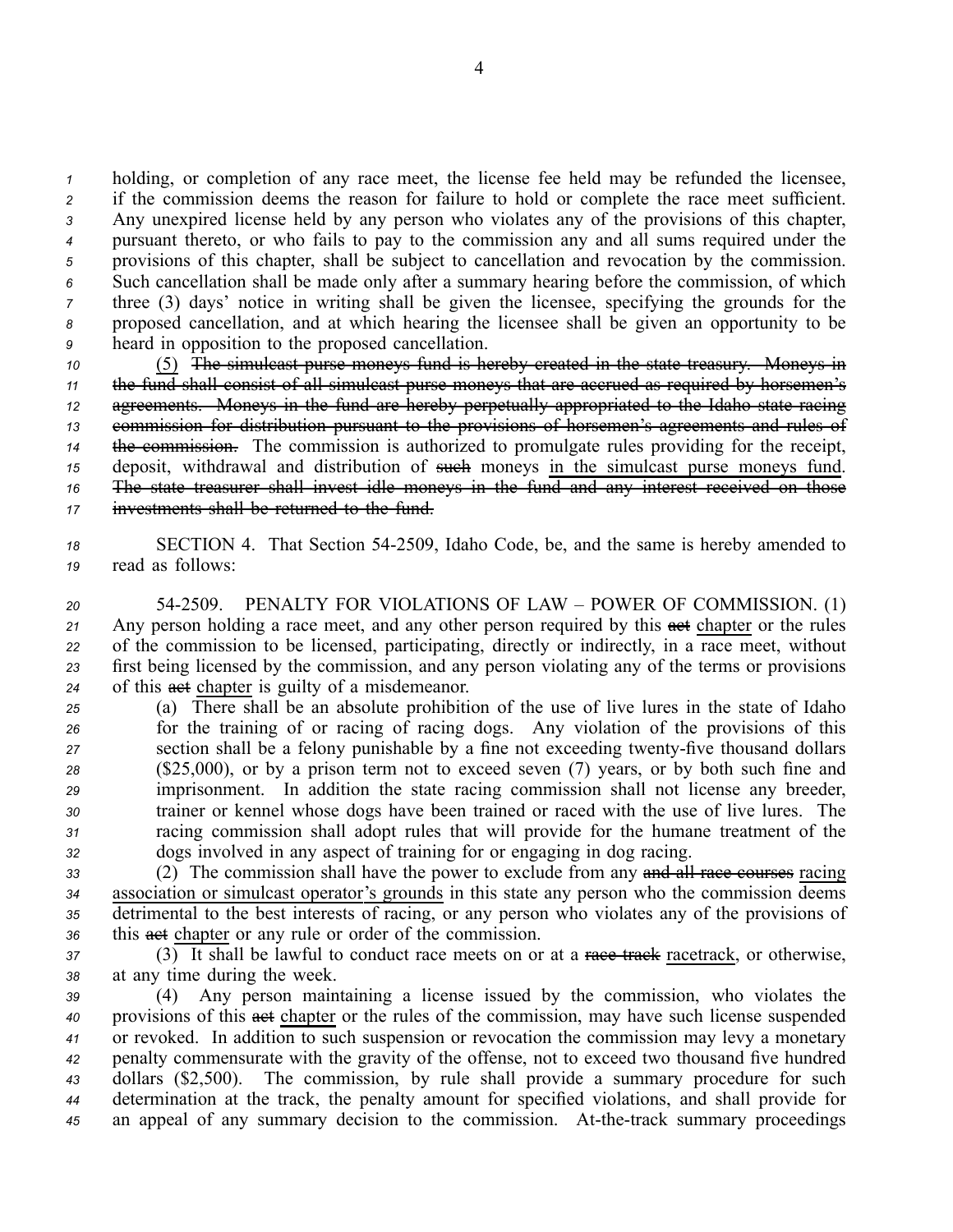shall not be subject to the provisions of chapter 52, title 67, Idaho Code. Hearings and appeals before the commission as allowed by this act chapter or the rules of the commission shall be 3 subject to chapter 52, title 67, Idaho Code, except the provisions of section 67-5254(2), Idaho Code, which is are inconsistent with the unique requirements of racing.

5 (5) All law enforcement officers in this state shall assist in the enforcement of this act *<sup>6</sup>* chapter and the rules of the commission.

*<sup>7</sup>* (6) Monetary penalties collected by the commission pursuan<sup>t</sup> to this section shall be *<sup>8</sup>* deposited in the racing commission fund.

*<sup>9</sup>* SECTION 5. That Section 542512, Idaho Code, be, and the same is hereby amended to *<sup>10</sup>* read as follows:

11 54-2512. PARI-MUTUEL BETTING – OTHER BETTING ILLEGAL. (1) Any licensee conducting <sup>a</sup> race meet under this chapter may provide <sup>a</sup> place or places in the race meet grounds or enclosure at which such licensee may conduct and supervise the use of the pari-mutuel system by patrons on the result of the races conducted by such licensee at such race meet and, upon written application by <sup>a</sup> licensee and approval by the commission, on the result of simulcast and/or televised races. The commission shall issue no more than one (1) license to simulcast per live race meet licensee and there shall be no more simulcasting sites in the state than there are licensed live race meet sites.

 (2) Licenses authorizing simulcast and/or televised races will be regulated by the commission, in addition to its other responsibilities, for the purpose of enhancing, promoting, and protecting the live race industry in the state of Idaho. No license authorizing simulcasting and/or televised races shall be issued to or renewed for persons that are not also licensed to conduct live race meets in the state of Idaho. Persons applying for <sup>a</sup> simulcast and/or televised race license shall have an agreemen<sup>t</sup> reached voluntarily or pursuan<sup>t</sup> to binding arbitration in conformance with chapter 9, title 7, Idaho Code, with <sup>a</sup> horsemen's group as the term "horsemen's group" is defined in section 542502, Idaho Code. The agreemen<sup>t</sup> shall address, but not be limited to, number of live race days and percentage of the live race and simulcast handle that is dedicated to the live horse race purse structure. In addition, the agreemen<sup>t</sup> shall provide that all simulcast purse moneys that are accrued as required by the horsemen's agreemen<sup>t</sup> be held in the simulcast purse moneys fund created pursuan<sup>t</sup> to the provisions of section 542508 542505A, Idaho Code. Race days agreed upon shall be submitted to the Idaho racing commission for its approval.

 (3) Such parimutuel system conducted at such race meet shall not under any circumstances, if conducted under the provisions of this chapter and in conformity thereto and to the rules of the commission, be held or construed to be unlawful, other statutes of this state to the contrary notwithstanding.

*<sup>37</sup>* (4) The participation by <sup>a</sup> licensee in an interstate combined wagering pool does not *<sup>38</sup>* cause that licensee to be considered to be doing business in any jurisdiction other than the *<sup>39</sup>* jurisdiction in which the licensee is physically located.

 (5) Advance deposit wagering on live and/or simulcast horse racing conducted by licensees is hereby declared to be lawful and within the scope of the licensee's license. As used in this section, "advance deposit wagering" means <sup>a</sup> form of wagering in which an account holder may deposit money with <sup>a</sup> licensee and then use the balance to fund wagers. The bettor can then contact the licensee from <sup>a</sup> location without actually being physically presen<sup>t</sup> at the licensee's premises in order to communicate the desired use of those funds for wagering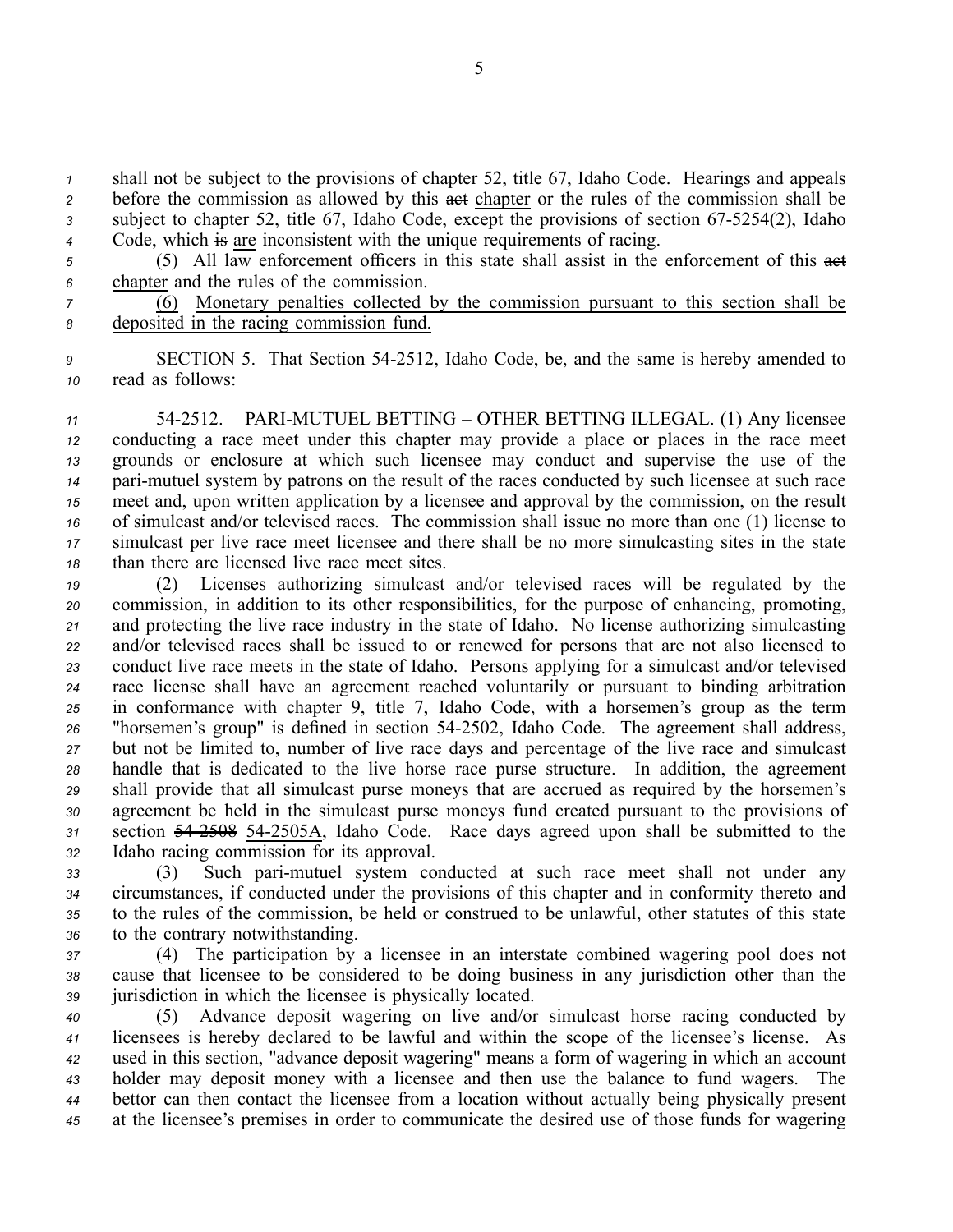purposes. However, no wager can be accepted by the licensee that exceeds the amount in the account held by the licensee for the person placing the wager. Any advance deposit wagering conducted by <sup>a</sup> person with <sup>a</sup> provider outside of the state by telephone or other electronic means shall be illegal unless that provider is licensed by the Idaho state racing commission and provides <sup>a</sup> source market fee of not less than ten percen<sup>t</sup> (10%) of the handle forwarded monthly to the commission. All moneys in the advance deposit wagering accounts held by the commission are hereby continuously appropriated to the commission for paymen<sup>t</sup> as required by this section for deposit in the advance deposit wagering fund. Payments to recipients shall be made annually. Distribution of the source market fee shall be forty percen<sup>t</sup> (40%) to purses to be deposited directly into the horsemen's purse account at all tracks weighted by number of races ran through the year of distribution, thirty percen<sup>t</sup> (30%) to the simulcast sites in the state weighted by the annual simulcast handle, five percen<sup>t</sup> (5%) to the track distribution fund, five percen<sup>t</sup> (5%) to the breed distribution fund, five percen<sup>t</sup> (5%) to the Idaho state racing commission fund, five percen<sup>t</sup> (5%) to the public school income fund, and ten percen<sup>t</sup> (10%) for to the track operating fund to be distributed by the commission for expenses at the live tracks with distribution from the track operating fund weighted on the number of race days. All moneys in the track operating accounts are hereby continuously appropriated to the 18 commission for payment as required by this section. For purposes of this section, wagering instructions concerning funds held in an advance deposit account with <sup>a</sup> licensee shall be deemed to be issued within the licensee's enclosure. As used in this section, "source market fee" means that par<sup>t</sup> of <sup>a</sup> wager, made outside of the state by an Idaho resident, that is returned to the state of Idaho. The commission may promulgate rules pursuan<sup>t</sup> to chapter 52, title 67, Idaho Code, to implement the provisions of this subsection.

*<sup>24</sup>* (6) Parimutuel taxes or commissions may not be imposed on any amounts wagered in an *<sup>25</sup>* interstate combined wagering pool other than amounts wagered within this jurisdiction.

*<sup>26</sup>* (7) It shall be unlawful to conduct pool selling, bookmaking, or to circulate handbooks, *27* or to bet or wager on a race of any licensed race meet, other than by the pari-mutuel system; 28 and it shall further be unlawful knowingly to permit any minor to use the pari-mutuel system.

*<sup>29</sup>* SECTION 6. That Section 542513, Idaho Code, be, and the same is hereby amended to *<sup>30</sup>* read as follows:

 542513. HORSE RACING – DISTRIBUTIONS OF DEPOSITS – BREAKAGE. (A) Each licensee conducting the parimutuel system for live and simulcast horse races having an average daily handle in excess of one hundred thousand dollars (\$100,000) shall distribute all sums deposited in any pool as follows:

35 (1) Eighty-two percent (82%) of any win, place or show pool to the winner thereof, and *<sup>36</sup>* eighteen percen<sup>t</sup> (18%) to the licensee;

 (2) Seventyseven and onequarter percen<sup>t</sup> (77.25%) of all two (2) horse exotic wagers including, but not limited to, daily doubles and quinellas to the winner thereof, 39 three-quarters of one percent (.75%) to the racing commission for deposit in the racing commission **account** fund, and twenty-two percent (22%) to the licensee;

41 (3) Seventy-five and one-quarter percent (75.25%) of all three (3) or more horse exotic wagers including, but not limited to, trifecta and twintrifecta to the winner thereof, threequarters of one percen<sup>t</sup> (.75%) to the racing commission for deposit in the racing commission **account** fund, and twenty-four percent (24%) to the licensee.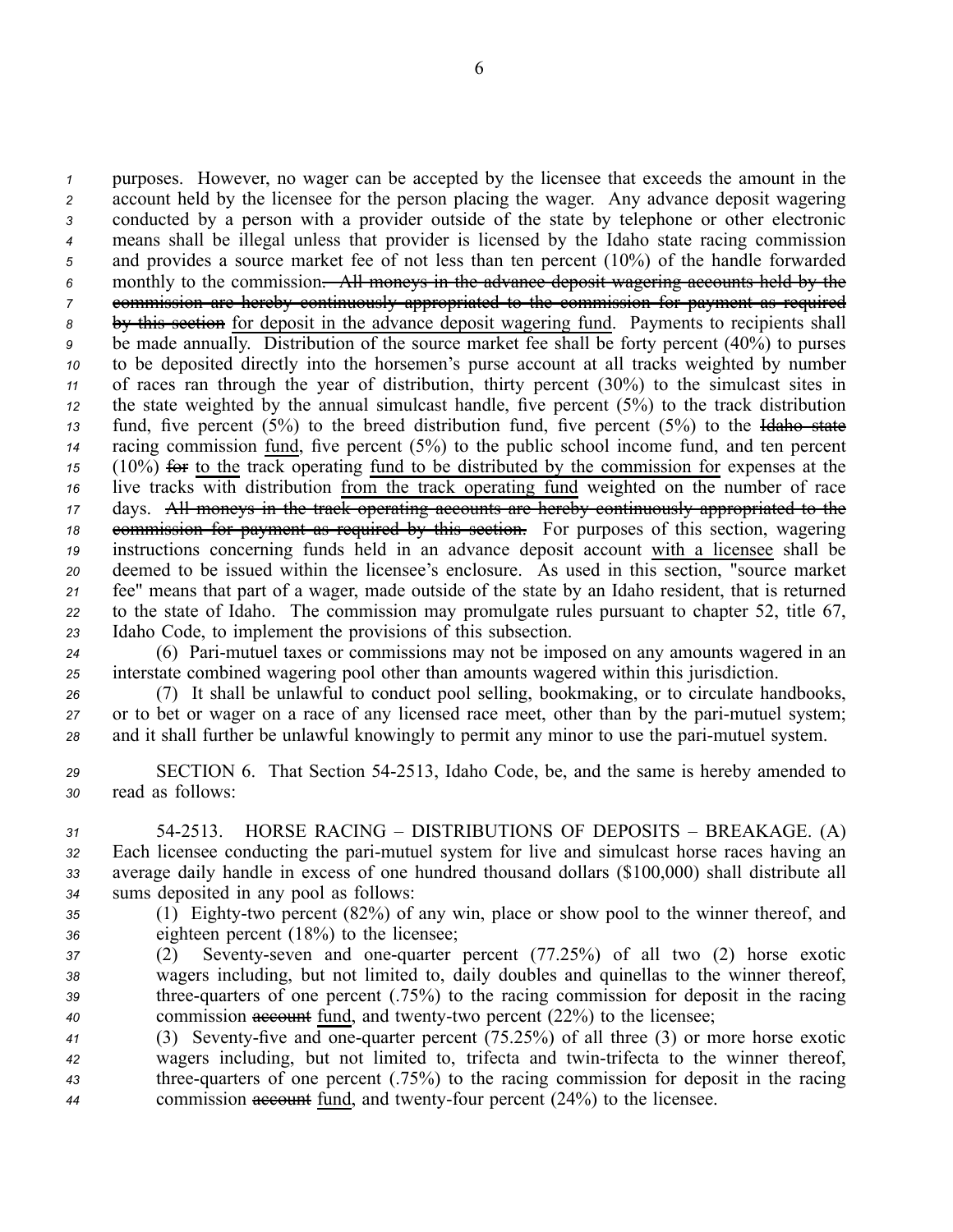(B) Each licensee conducting the parimutuel system for live and simulcast horse races having an average daily handle in excess of one hundred thousand dollars (\$100,000) shall retain the sums deposited in any pool as required in subsection (A) of this section, for distribution and paymen<sup>t</sup> based upon gross daily receipts as follows:

*5* (1) One and one-quarter percent (1.25%) of gross daily receipts, separately stated, shall *<sup>6</sup>* be paid to the Idaho state racing commission, for deposit in the racing commission *7* account, which is hereby created in the state regulatory fund.

 (2) Onehalf of one percen<sup>t</sup> (.50%) of gross daily receipts from horse races, separately stated, shall be paid to the Idaho state racing commission for deposit in the track distribution account, which is hereby created in the parimutuel distribution fund, for further distribution to certain Idaho horse race tracks racetracks, defined as follows:

- *<sup>12</sup>* a. Recipient horse racing tracks shall be those which, during the race meet year
- *<sup>13</sup>* of distribution, have <sup>a</sup> total race handle from both live races and simulcast races of

*<sup>14</sup>* less than five million dollars (\$5,000,000);

*<sup>15</sup>* b. Distributions to recipient horse racing tracks shall be weighted proportionately *<sup>16</sup>* on the number of days raced during the year of distribution.

*<sup>17</sup>* All moneys in the track distribution account are hereby continuously appropriated to *<sup>18</sup>* the commission for paymen<sup>t</sup> as required by this section. Payments to horse racing tracks *<sup>19</sup>* shall be made annually but not later than December 15.

 (3) Onehalf of one percen<sup>t</sup> (.50%) of gross daily receipts from horse races, separately stated, shall be paid by the licensee to the commission for deposit in the breed distribution account, which is hereby created in the parimutuel distribution fund, for paymen<sup>t</sup> by the commission in proportion to the handle generated by each horse breed, to lawfully constituted representatives of each horse breed, to benefit owners and/or breeders of Idaho bred racing thoroughbreds, racing quarter horses, racing Appaloosas, racing paints and racing Arabians, subject to the approval of the commission. Moneys in the breed distribution **excount** fund on December 31 of each year which have not been distributed by the commission shall be paid to the public school income fund.

*<sup>29</sup>* All moneys in the breed distribution account are hereby continuously appropriated to *<sup>30</sup>* the commission for paymen<sup>t</sup> as required by this section. Payments to representatives shall *<sup>31</sup>* be made quarterly.

*<sup>32</sup>* (4) From the balance of gross daily receipts remaining with the licensee after the *<sup>33</sup>* distributions required in subsection (B)(1), (2) and (3) of this section from horse races, the *<sup>34</sup>* following amounts shall be paid or retained:

*<sup>35</sup>* a. From the first twenty thousand dollars (\$20,000) of gross daily receipts, the *<sup>36</sup>* licensee shall retain the entire amount;

- *<sup>37</sup>* b. From the next ten thousand dollars (\$10,000) of gross daily receipts (gross *<sup>38</sup>* daily receipts between twenty thousand dollars (\$20,000) and thirty thousand *<sup>39</sup>* dollars (\$30,000)), the public school income fund and the equine education 40 **account** fund shall each receive one-eighth of one percent (.125%), and the *<sup>41</sup>* licensee shall retain the balance;
- *<sup>42</sup>* c. From the next ten thousand dollars (\$10,000) of gross daily receipts (gross *<sup>43</sup>* daily receipts between thirty thousand dollars (\$30,000) and forty thousand dollars 44 (\$40,000)), the public school income fund and the equine education account fund *45* shall each receive sixty-two and one-half hundredths percent (.625%), and the *<sup>46</sup>* licensee shall retain the balance;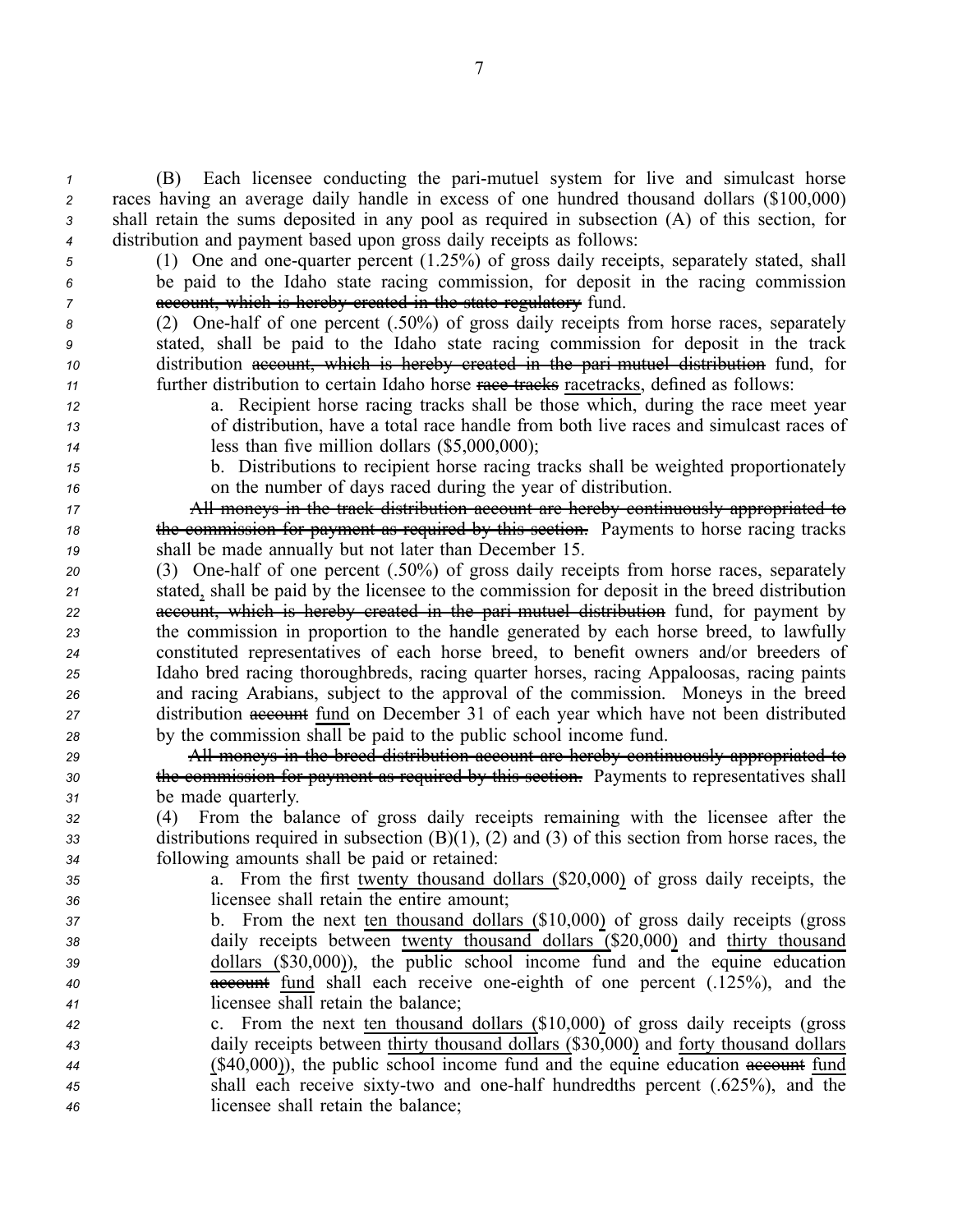| $\boldsymbol{\mathcal{L}}$ | d. From all amounts of over forty thousand dollars (\$40,000) of gross daily                                                                                                       |
|----------------------------|------------------------------------------------------------------------------------------------------------------------------------------------------------------------------------|
| 2                          | receipts, the public school income fund and the equine education account fund                                                                                                      |
| 3                          | shall each receive one and one-eighth percent (1.125%), and the licensee shall                                                                                                     |
| 4                          | retain the balance.                                                                                                                                                                |
| 5                          | The public schools' and the equine education account's fund's share shall be paid by                                                                                               |
| 6                          | the licensee to the racing commission for deposit in the public school income fund or the                                                                                          |
| 7                          | equine education account fund as appropriate. The licensee's percentage shall be retained                                                                                          |
| 8                          | by the licensee.                                                                                                                                                                   |
| 9                          | (C) Each licensee conducting the pari-mutuel system for live and simulcast horse races                                                                                             |
| 10                         | having an average daily handle of one hundred thousand dollars (\$100,000) or less shall                                                                                           |
| 11                         | distribute all sums deposited in any pool as follows:                                                                                                                              |
| 12                         | (1) Seventy-seven percent (77%) of any win, place or show pool to the winner thereof,                                                                                              |
| 13                         | and twenty-three percent $(23%)$ to the licensee;                                                                                                                                  |
| 14                         | (2) Seventy-six and one-quarter percent (76.25%) of all other pools to the winner thereof,                                                                                         |
| 15                         | three-quarters of one percent $(.75%)$ to the racing commission for deposit in the racing                                                                                          |
| 16                         | account commission fund, and twenty-three percent (23%) to the licensee.                                                                                                           |
| 17                         | (D) Each licensee conducting the pari-mutuel system for live and simulcast horse races                                                                                             |
| 18                         | shall retain twenty-three percent (23%) of all sums deposited in any pool, for distribution and                                                                                    |
| 19                         | payment based upon gross daily receipts as follows:                                                                                                                                |
| 20                         | (1) One and one-quarter percent (1.25%) of gross daily receipts, separately stated, shall                                                                                          |
| 21                         | be paid to the Idaho state racing commission, for deposit in the racing commission                                                                                                 |
| 22                         | account fund.                                                                                                                                                                      |
| 23                         | (2) One-half of one percent (.50%) of gross daily receipts from horse races, separately                                                                                            |
| 24                         | stated, shall be paid to the Idaho state racing commission for deposit in the track                                                                                                |
| 25                         | distribution account fund, for further distribution to certain Idaho horse race tracks                                                                                             |
| 26                         | racetracks, defined as follows:                                                                                                                                                    |
| 27                         | a. Recipient horse racing tracks shall be those which, during the race meet year                                                                                                   |
| 28                         | of distribution, have a total race handle from both live races and simulcast races of                                                                                              |
| 29                         | less than five million dollars $(\$5,000,000)$ ;                                                                                                                                   |
| 30                         | b. Distributions to recipient horse racing tracks shall be weighted proportionately                                                                                                |
| 31                         | on the number of days raced during the year of distribution.                                                                                                                       |
| 32                         | All moneys in the track distribution account are hereby continuously appropriated to                                                                                               |
| 33                         | the commission for payment as required by this section. Payments to horse racing tracks                                                                                            |
| 34                         | shall be made annually but not later than December 15.                                                                                                                             |
| 35                         | (3) One-half of one percent (.50%) of gross daily receipts from horse races, separately                                                                                            |
| 36                         | stated, shall be paid by the licensee to the commission for deposit in the breed distribution                                                                                      |
| 37                         | <b>account</b> fund, for payment by the commission in proportion to the handle generated by                                                                                        |
| 38                         | each horse breed, to lawfully constituted representatives of each horse breed, to benefit                                                                                          |
| 39                         | owners and/or breeders of Idaho bred racing thoroughbreds, racing quarter horses, racing                                                                                           |
| 40                         | Appaloosas, racing paints and racing Arabians, subject to the approval of the commission.                                                                                          |
| 41                         | Moneys in the breed distribution account fund on December 31 of each year which have                                                                                               |
| 42                         | not been distributed by the commission shall be paid to the public school income fund.<br>All moneys in the breed distribution account are hereby continuously appropriated to the |
| 43                         | eommission for payment as required by this section. Payments to representatives shall be                                                                                           |
| 44                         | made quarterly.                                                                                                                                                                    |
| 45                         |                                                                                                                                                                                    |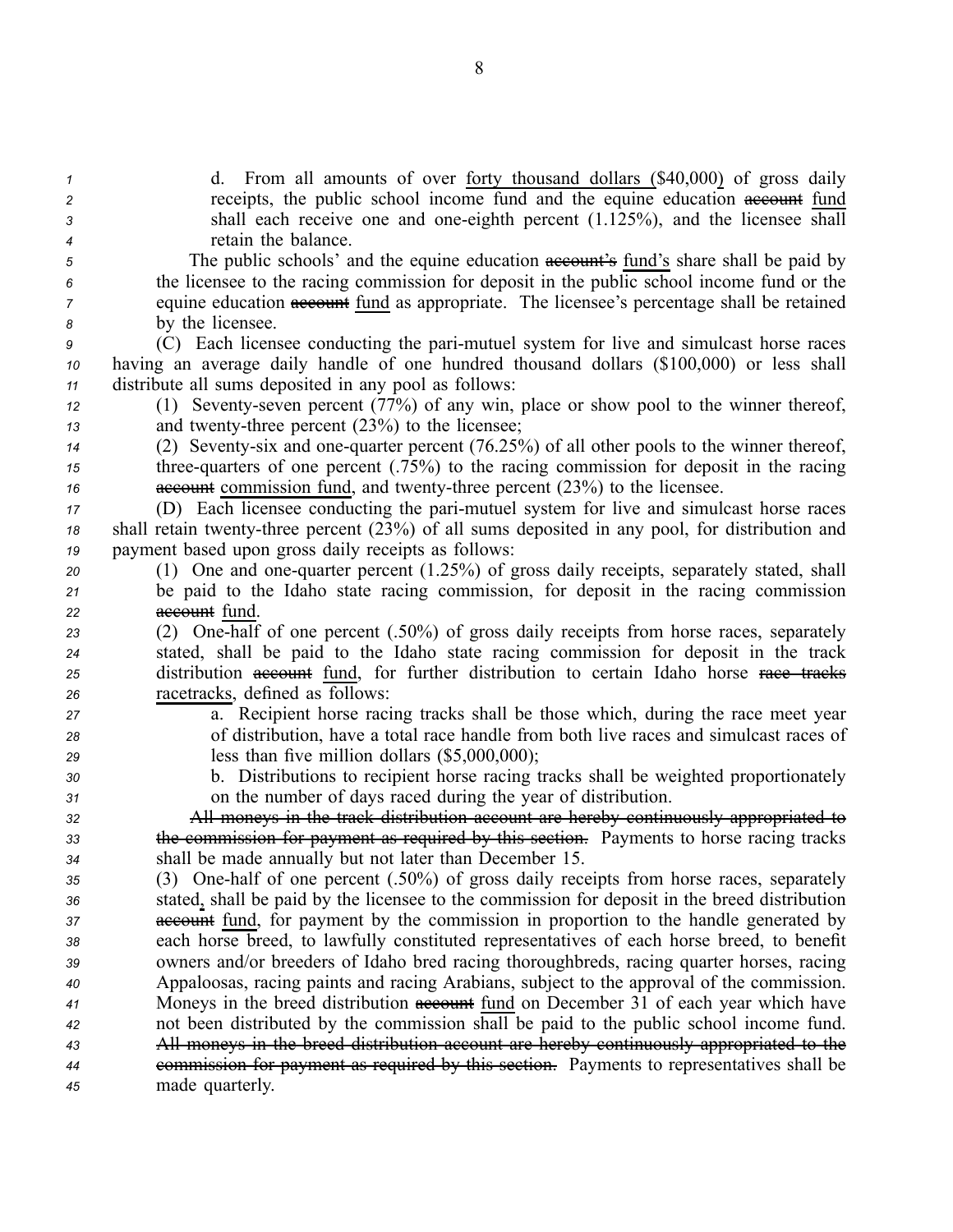*1* (4) Twenty and three-quarters percent (20.75%) of gross daily receipts from horse races *<sup>2</sup>* shall be paid or retained as follows:

*<sup>3</sup>* a. From the first twenty thousand dollars (\$20,000) of gross daily receipts, the *4* licensee shall retain twenty and three-quarters percent (20.75%);

 b. From the next ten thousand dollars (\$10,000) of gross daily receipts (gross daily receipts between twenty thousand dollars (\$20,000) and thirty thousand dollars (\$30,000)), the public school income fund and the equine education **account** fund shall each receive one-eighth of one percent (.125%), and the licensee shall retain twenty and one-half percent (20.50%);

- *<sup>10</sup>* c. From the next ten thousand dollars (\$10,000) of gross daily receipts (gross *<sup>11</sup>* daily receipts between thirty thousand dollars (\$30,000) and forty thousand dollars 12 (\$40,000)), the public school income fund and the equine education account fund *13* shall each receive sixty-two and one-half hundredths percent (.625%), and the *14* licensee shall retain nineteen and one-half percent (19.50%);
- *<sup>15</sup>* d. From all amounts of over forty thousand dollars (\$40,000) of gross daily *16* receipts, the public school income fund and the equine education account fund *17* shall each receive one and one-eighth percent (1.125%), and the licensee shall *18* retain eighteen and one-half percent (18.50%).
- *19* The public schools' share and the equine education **account's** fund's share shall be paid *<sup>20</sup>* by the licensee to the racing commission for deposit in the public school income fund 21 or the equine education **account** fund as appropriate. The licensee's percentage shall be *<sup>22</sup>* retained by the licensee.
- *<sup>23</sup>* (E) Each licensee may retain the odd cents of all redistribution to be based on each dollar *<sup>24</sup>* deposited exceeding <sup>a</sup> sum equal to the next lowest multiple of ten (10), known as breakage, *<sup>25</sup>* and the total amount of unclaimed tickets at the termination of the time allowed by rule of the *<sup>26</sup>* commission.
- *27 If the fiscal year-end balance in the racing commission account fund exceeds <sup>28</sup>* \$400,000, the excess shall be transferred by the office of the state controller to the parimutuel *<sup>29</sup>* distribution fund, which is hereby created, for further distribution as follows:
- *<sup>30</sup>* (1) Sixty percen<sup>t</sup> (60%) shall be deposited in the Idaho horse owner/ breeders' and *<sup>31</sup>* owners' award account, which is hereby created in the parimutuel distribution fund, and *<sup>32</sup>* shall be distributed by the racing commission annually, but not later than December 15 of *<sup>33</sup>* each year as follows:
- 
- *<sup>34</sup>* a. Fifty percen<sup>t</sup> (50%) to the breeders of Idaho bred winners based on the number *<sup>35</sup>* of live races by each breed for the current calendar year; and
- *<sup>36</sup>* b. Fifty percen<sup>t</sup> (50%) in equal amounts to owners of Idaho bred horse race *<sup>37</sup>* winners.
- 
- 38 **38** e. All moneys in the Idaho owner/breeder award account are hereby continuously *<sup>39</sup>* appropriated to the commission for paymen<sup>t</sup> as required in this section.

 (2) Forty percen<sup>t</sup> (40%) shall be deposited in the track purse enhancement account, which is hereby created, fund and paid to all Idaho licensed horse racetracks for the purpose of purse enhancement based on the number of live race dates held the preceding calendar year. Track purse enhancement moneys shall be disbursed no later than thirty (30) days after Idaho state racing commission approval of live race meet license applications for the forthcoming calendar year. All moneys in the track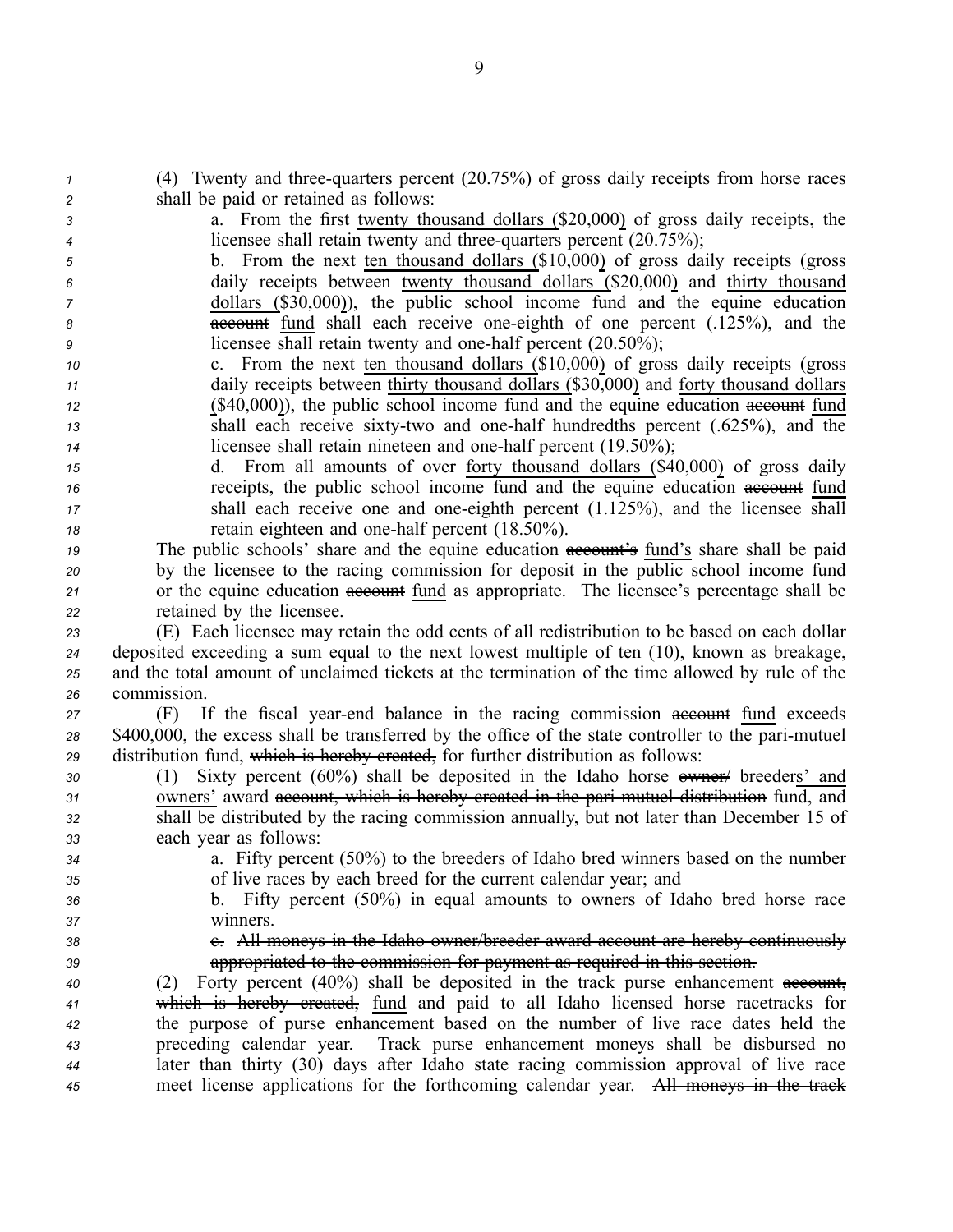### *1* **purse enhancement account are hereby continuously appropriated to the commission** *<sup>2</sup>* paymen<sup>t</sup> as required by this section.

*<sup>3</sup>* SECTION 7. That Section 542514, Idaho Code, be, and the same is hereby amended to *<sup>4</sup>* read as follows:

*<sup>5</sup>* 542514. DOG RACING – DISTRIBUTION OF DEPOSITS – BREAKAGE. (1) Each  $6$  licensee conducting the pari-mutuel system for simulcast or televised dog races shall distribute *<sup>7</sup>* all sums deposited in any pool as follows:

*<sup>8</sup>* (a) Seventynine and onehalf percen<sup>t</sup> (79.5%) of any win, place or show pool to the *9* winner thereof, and twenty and one-half percent (20.5%) to the licensee;

- *10* (b) Seventy-seven percent (77%) of all two (2) dog exotic wagers including, but not *11* limited to, daily doubles and quinellas to the winner thereof, and twenty-three percent *<sup>12</sup>* (23%) to the licensee;
- 13 (c) Seventy-five percent (75%) of all three (3) or more dog exotic wagers including, but *<sup>14</sup>* not limited to, trifecta, twin trifecta, pick three, pick six and superfecta, to the winner *15* thereof, and twenty-five percent (25%) to the licensee.

*<sup>16</sup>* (2) Each licensee conducting the parimutuel system for simulcast or televised dog races *<sup>17</sup>* shall retain the sums deposited in any pool as required in subsection (1) of this section, for *<sup>18</sup>* distribution and paymen<sup>t</sup> based upon gross daily receipts as follows:

- *19* (a) One and one-quarter percent (1.25%) of gross daily receipts, separately stated, shall *20* be paid to the Idaho state racing commission for deposit in the racing commission account *<sup>21</sup>* fund.
- *<sup>22</sup>* (b) One percen<sup>t</sup> (1%) of gross daily receipts, separately stated, shall be paid to the Idaho *<sup>23</sup>* state racing commission for paymen<sup>t</sup> to the county in which the dog racing facility is *<sup>24</sup>* located. The board of county commissioners shall spend such revenues only for visitor *<sup>25</sup>* promotion.
- *<sup>26</sup>* (c) Onehalf percen<sup>t</sup> (.5%) of gross daily receipts, separately stated, shall be paid to the *<sup>27</sup>* Idaho state racing commission for deposit in the Idaho horse breeders' and owners' award *<sup>28</sup>* account in the state treasury fund for further distribution as follows:
- *<sup>29</sup>* (i) Fifty percen<sup>t</sup> (50%) of all moneys deposited in the Idaho horse breeders' *30* and owners' award **account** fund shall be distributed by the racing commission *<sup>31</sup>* annually but not later than December 15, to the breeders of Idaho bred winners of *<sup>32</sup>* each approved horse race in Idaho in proportion to the handle generated by each *<sup>33</sup>* breed; and
- *<sup>34</sup>* (ii) Fifty percen<sup>t</sup> (50%) of all moneys deposited in the Idaho horse breeders' *35* and owners' award account fund shall be distributed by the racing commission *<sup>36</sup>* annually but not later than December 15, in equal amounts to owners of Idaho *<sup>37</sup>* bred horse race winners.

*<sup>38</sup>* (d) From the balance of gross daily receipts remaining with the licensee after the *<sup>39</sup>* distributions required in subsections (1)(a), (b) and (c) of this section from simulcast or *<sup>40</sup>* televised dog races, the following amounts shall be paid or retained:

- *<sup>41</sup>* (i) From the first twenty thousand dollars (\$20,000) of gross daily receipts, the *<sup>42</sup>* licensee shall retain the entire amount;
- *<sup>43</sup>* (ii) From the next ten thousand dollars (\$10,000) of gross daily receipts, (gross *<sup>44</sup>* daily receipts between twenty thousand dollars (\$20,000) and thirty thousand